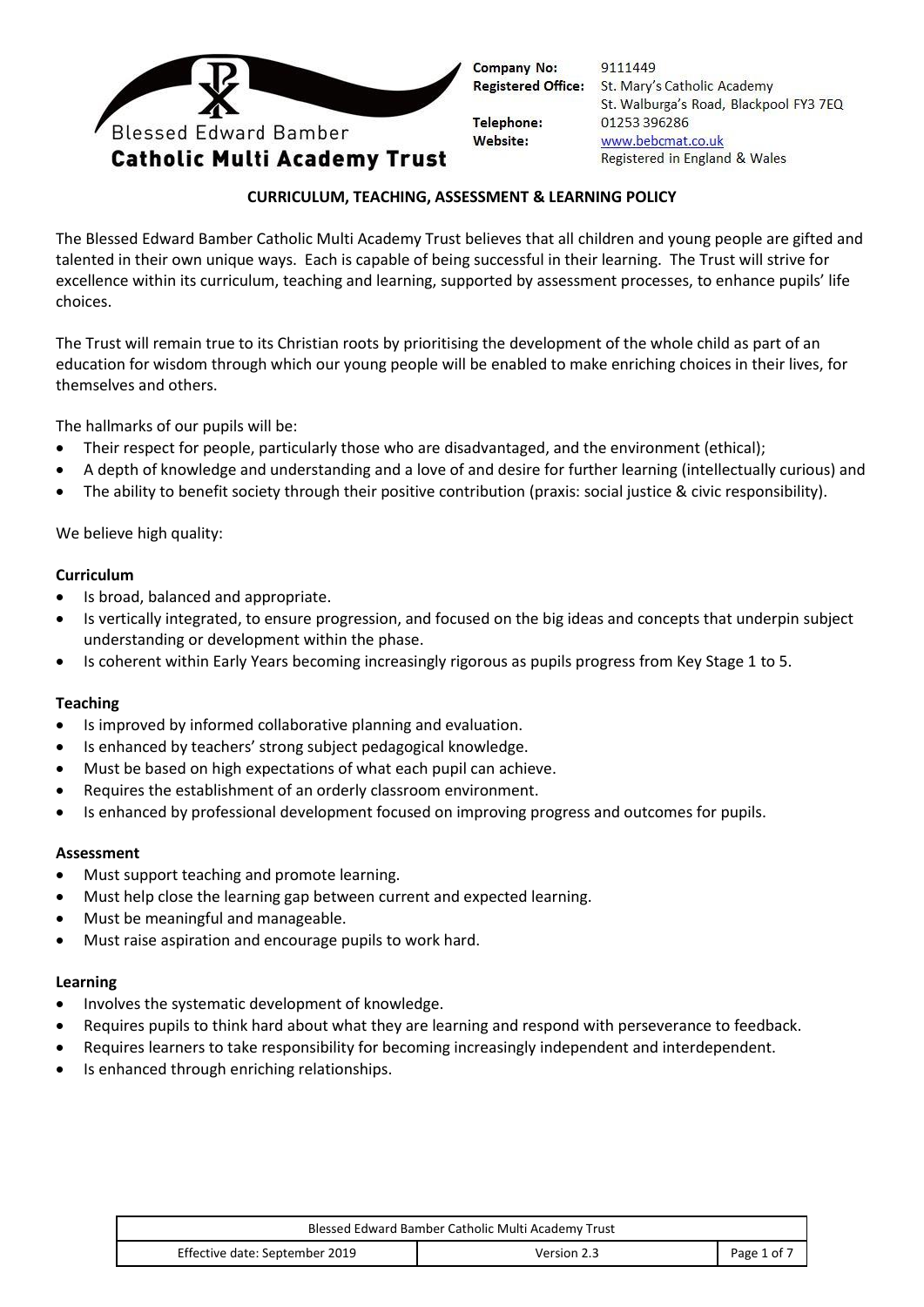### **EVALUATION**

| <b>Evaluation Criteria</b>                                                           | <b>Evaluation Strategy</b>                                               |
|--------------------------------------------------------------------------------------|--------------------------------------------------------------------------|
| A KS2 value added score consistently in the top 25%                                  | Use of performance tables & ISDR to provide                              |
| ➤                                                                                    | ➤                                                                        |
| of primary schools nationally.                                                       | statistical data                                                         |
| A Progress 8 score above/well above secondary                                        | Use of performance tables & ISDR to provide                              |
| ➤                                                                                    | ➤                                                                        |
| schools nationally.                                                                  | statistical data                                                         |
| All A-level subjects to have a positive value added<br>➤<br>ALPS (Grade 5) residual. | Level 3 Value Added data and ALPS Report<br>➤                            |
| Staff receive high quality professional support to                                   | Records of relevant CPD and teacher-leader data                          |
| ➤                                                                                    | ⋗                                                                        |
| help develop teaching and learning.                                                  | analysis meetings                                                        |
| Pupil Voice questionnaires shows good/outstanding<br>grade for related elements.     | Analysis of pupil/student voice questionnaires<br>➤<br>(Kirkland Rowell) |

### **Definitions:**

The following definitions are used throughout this policy

| <b>Balanced</b>              | Promotes intellectual, moral, spiritual, aesthetic, creative, emotional and physical<br>development as equally important.                          |
|------------------------------|----------------------------------------------------------------------------------------------------------------------------------------------------|
| <b>Rigorous</b>              | Seeks to develop intra-disciplinary habits of mind; the subject matter is taught in a way that<br>is faithful to its discipline.                   |
| <b>Coherent</b>              | Makes explicit connections and links between the different subjects/experiences<br>encountered.                                                    |
| <b>Vertically Integrated</b> | Focuses on progression by carefully sequencing knowledge; provides clarity about what<br>"getting better" at the subject means.                    |
| Appropriate                  | Looks to avoid making unreasonable demands by matching level of challenge to a pupil's<br>current level of maturity/knowledge.                     |
| <b>Focused</b>               | Seeks to keep the curriculum manageable by teaching the most important knowledge;<br>identifies the big ideas or key concepts within a subject.    |
| Relevant                     | Seeks to connect the valued outcomes of a curriculum to the pupils being taught it;<br>provides opportunities for pupils to make informed choices. |

# **References:**

Coe, R. et al (2014) What Makes Great Teaching? Review of the Underpinning Research

Wiliam, D. (2013) Principled Curriculum Design. SSAT (The Schools Network) Ltd

| Blessed Edward Bamber Catholic Multi Academy Trust |             |             |
|----------------------------------------------------|-------------|-------------|
| Effective date: September 2019                     | Version 2.3 | Page 2 of 7 |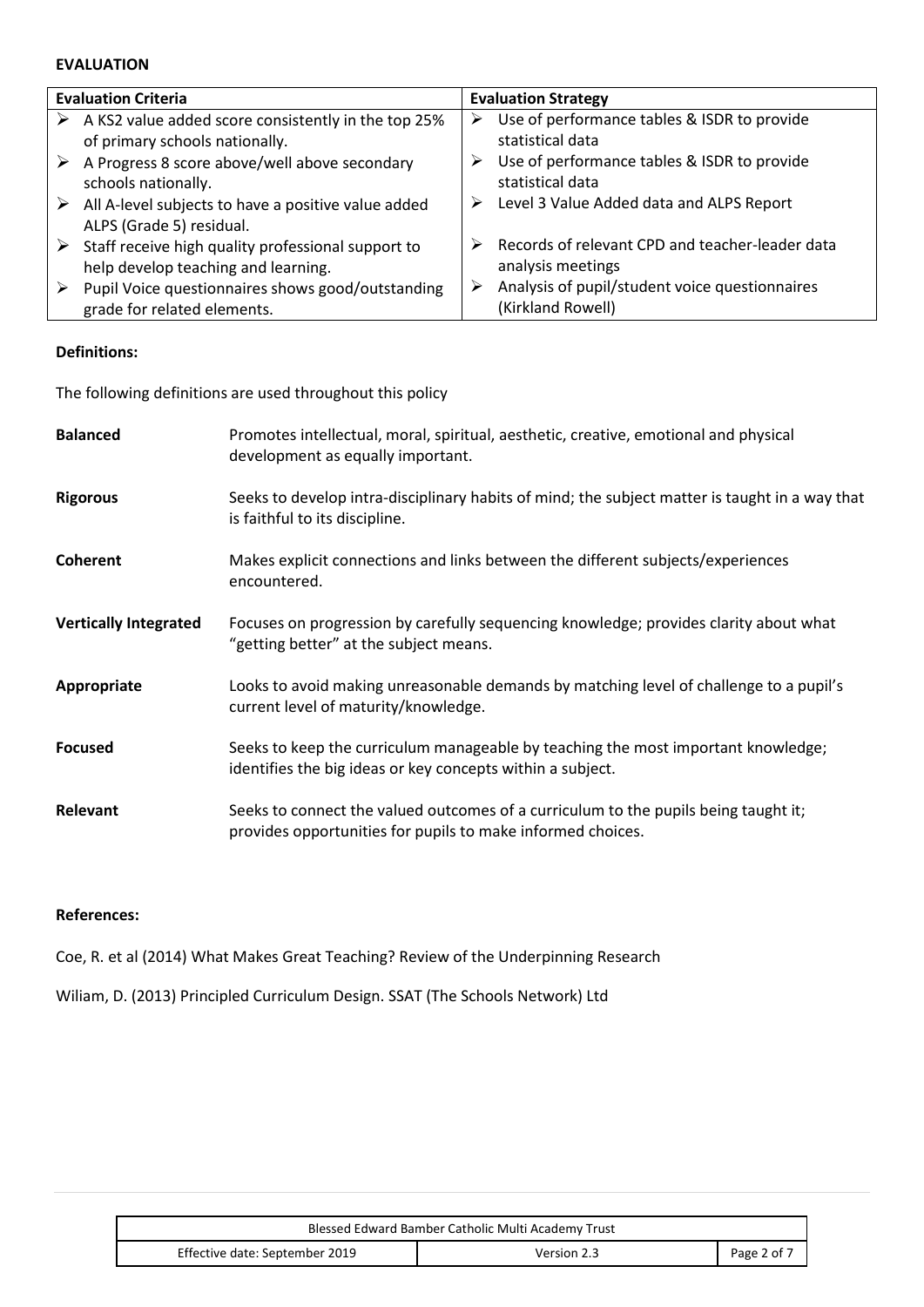#### **THE BLESSED EDWARD BAMBER CATHOLIC MULTI ACADEMY TRUST CURRICULUM POLICY STATEMENT**

#### **MAIN PRINCIPLES**

#### **The curriculum will be broad, balanced and appropriate. This will be achieved by:**

- A balanced curriculum promoting intellectual, moral, spiritual, aesthetic, creative, emotional and physical development – will be available to all pupils within the Trust covering a broad range of subjects and experiences.
- Teachers using their professional expertise and experience to set high expectations and challenge whilst ensuring curriculum content is in the zone of proximal development for pupils.
- The systematic development of literacy, in particular reading and vocabulary acquisition and understanding across all key stages.
- Year 9 pupils will be allowed limited choice within disciplines; maintaining a broad academic core of study studying fewer subjects in greater depth - and balanced curriculum.
- At Key Stages 4 & 5, allowing increased relevance through pupils' informed choices that allow for a greater depth of study with more limited breadth and balance.

# **The curriculum will be vertically integrated, to ensure progression, and focused on the big ideas and concepts that underpin subject understanding or development within the phase. This will be achieved by:**

- Informed collaborative planning and evaluation using common processes to ensure the systematic development of pupils' factual, conceptual, procedural and metacognitive knowledge.
- Sequencing of the key conceptual frameworks, models, laws and works within the subject including identification of common misconceptions or key stages of development within the phase.
- Use of assessment to exemplify and assess progress; the standards expected at each stage of a pupil's journey through the curriculum.

# **The curriculum will be coherent within Early Years; becoming increasingly rigorous as pupils progress from Key Stage 1 to 5. This will be achieved by:**

- Developing Early Years provision with coherent planned experiences for children to ensure their personal, social and physical development; speech, language, communication and literacy development and understanding of mathematical concepts including concept of number.
- Building on the outcomes of Early Years; in Key Stage 1 pupils will develop their literacy and mathematical knowledge and engage with a broad subject based curriculum.
- Increasingly focus on the intra-disciplinary habits of mind that define subjects within their disciplines.

| Blessed Edward Bamber Catholic Multi Academy Trust |             |             |
|----------------------------------------------------|-------------|-------------|
| Effective date: September 2019                     | Version 2.3 | Page 3 of 7 |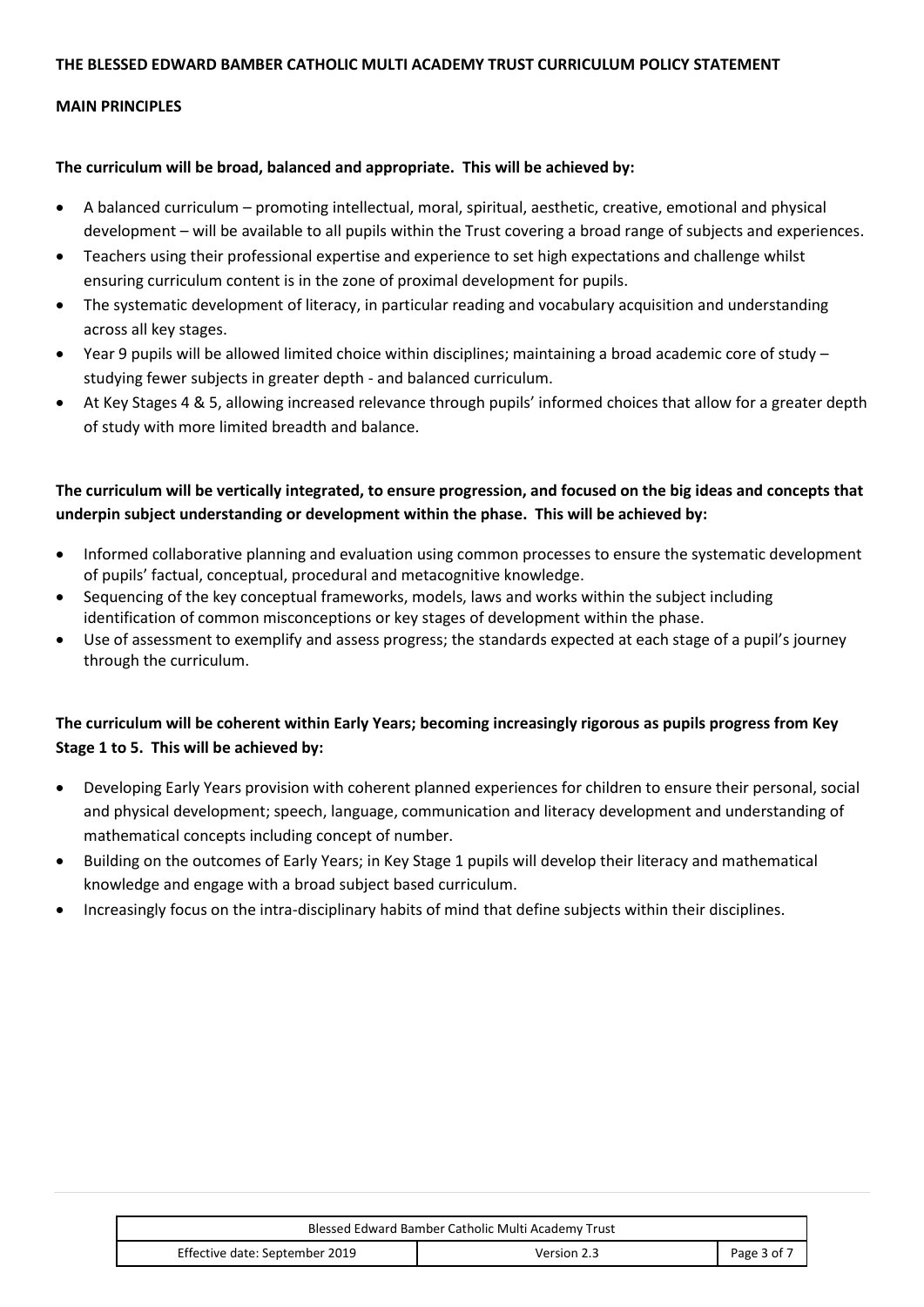### **THE BLESSED EDWARD BAMBER CATHOLIC MULTI ACADEMY TRUST TEACHING POLICY STATEMENT**

### **MAIN PRINCIPLES**

### **Teaching is improved by informed collaborative planning and evaluation. This will be achieved by:**

- The use of a common planning process involving defining excellence, pre-planning assessments for learning milestones & end points and structuring & sequencing the teaching programme into coherent learning pathways.
- The systematic development of pupils' factual, conceptual, procedural and metacognitive knowledge as mutually supportive distinct dimensions of knowledge.
- Providing directed and leadership time for staff to meet and collaboratively plan and evaluate schemes of learning.
- Using assessment data, feedback to teachers, research and experience to plan and evaluate the impact of schemes of learning and pedagogy to inform practice.

### **Teaching is enhanced by teachers' strong subject pedagogical knowledge. This will be achieved by:**

- Teachers primarily focussing on the key conceptual frameworks, models, laws and works within the subject.
- Including the teaching of common misconceptions and how pupils tend to approach, think about and learn the subject in discussions during the collaborative planning of schemes of learning.
- Continually striving to improve, through recruitment, professional development and leadership systems and processes, the quality of class room instruction particularly the efficacy of questioning, scaffolding, modelling and feedback to pupils.
- Teachers actively responding to pupils' dynamic progress in learning through the assessment of prior, on-going and end of topic/module learning.

### **Teaching must be based on high expectations of what each pupil can achieve. This will be achieved by:**

- Recognising intelligence is malleable and enhanced by high quality teaching, care, guidance and support particularly for pupils from disadvantaged backgrounds or who experience barriers to their learning.
- Significant teacher clarity around learning intentions and success criteria which represent next level challenge in the class room.

### **Teaching requires the establishment of an orderly classroom environment. This will be achieved by:**

- All staff consistently applying the academy's Behaviour Policy.
- Leaders and teachers developing and implementing effective and efficient class room rules and routines.
- Teachers building positive, aspirational and supportive relationships with all pupils.

### **Teaching is enhanced by professional development focused on improving progress and outcomes for pupils. This will be achieved by:**

- Providing feedback to teachers on key aspects of her/his pedagogy that is highly effective as well as aspects which require further development.
- Providing a range of extended professional development opportunities through which teachers will be able to focus meaningfully on a particular area of their professional learning and practice.
- Encouraging lesson study and "Making a Difference" projects with opportunity for in-class and peer learning underpinned by effective evaluation of impact on pupil outcomes.
- Directing time, including meeting time, for discussion of knowledge and common misconceptions within a subject and how these may best be addressed through subject based pedagogy.
- Ensuring leadership programmes have a focus on the leadership of learning.

| Blessed Edward Bamber Catholic Multi Academy Trust |             |             |
|----------------------------------------------------|-------------|-------------|
| Effective date: September 2019                     | Version 2.3 | Page 4 of 7 |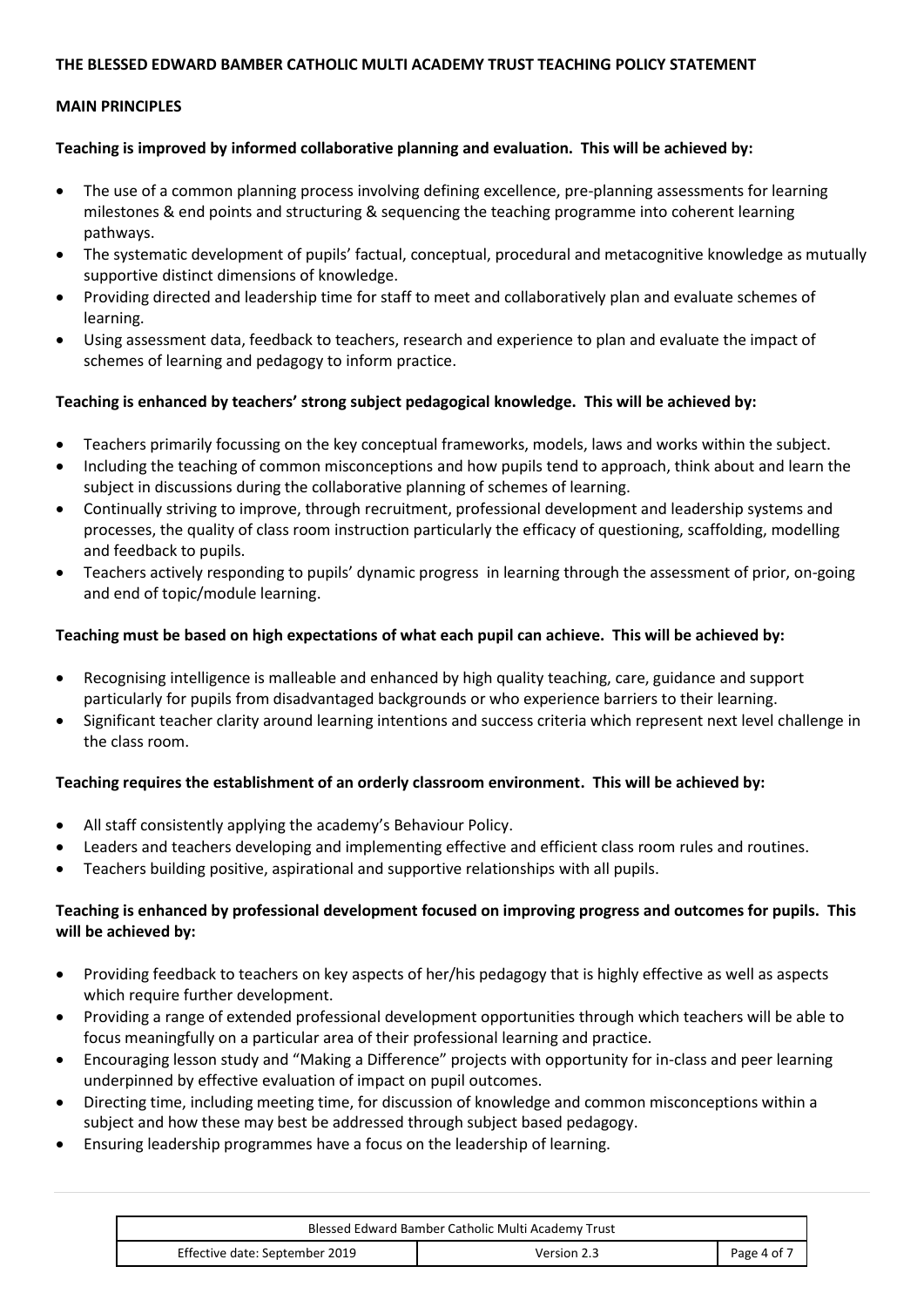### **THE BLESSED EDWARD BAMBER CATHOLIC MULTI ACADEMY TRUST ASSESSMENT POLICY STATEMENT**

### **MAIN PRINCIPLES**

### **Assessment must support teaching and promote learning. This will be achieved by:**

- Ensuring periodic<sup>\*1</sup> interim and next year ready assessments<sup>\*2</sup> are pre-planned and exemplify the high standards expected in teaching and learning as defined by challenging success criteria.
- Ensuring these assessments and success criteria lead to the formation of clear learning intentions within each scheme of learning.
- Interim and next year ready assessments which are common across year groups/bands and cumulative across the year or key stage.
- The use of retrieval practice including regular low stakes assessments, supported by high quality knowledge organisers, to monitor and respond to pupils' on-going acquisition of knowledge<sup>\*3</sup>.
- The use of verbal and written feedback which requires pupils' to respond to improved their performance and standards of work.
- Using the analysis of an assessment to inform the further development of schemes of learning and future improvements in teaching.

# **Assessment must help close the learning gap between current and expected learning. This will be achieved through:**

- Analysing assessments and acting on this information to close the gap between a pupil's current learning and the expected learning.
- Re-teaching and whole class or individual feedback which must be used by pupils to improve the quality of their work. These, class room based, close to the point of the assessment, actions will be supplemented by additional out of class support if required.
- Building time into schemes of learning to allow for whole class re-teaching and pupils' response to feedback.

# **Assessment must be meaningful and manageable. This will be achieved by:**

- Developing assessments at a subject level to provide data, at a grain size appropriate to the subject and age of the pupils, which is capable of being analysed and acted on to improve teaching and learning.
- Leaders within the Trust's academies using teacher-leader data analysis meetings, following interim and next year ready assessments, as the main means of monitoring pupils' progress during the year.
- Ensuring a smart approach to marking and feedback which require pupils to think and work harder in responding to marking and feedback than it took teachers to produce it. Using self, peer and computer generated assessment and marking effectively.
- Each academy ensuring staff have the time and professional development, built into their annual calendar, to deliver the Trust's Assessment Policy effectively and efficiently.

### **Assessment must raise aspiration and encourage pupils to work hard. This will be achieved by:**

- Setting targets as a range, at the upper end of what is achievable, which promote high aspiration and hard work by pupils in order to achieve them.
- Determining current grade assessment data<sup>\*4</sup> towards the end of Key Stages 1, 2, 4 & 5<sup>\*5</sup> at a pupil, subject and academy level. This will be reported to parents and directors.

| Blessed Edward Bamber Catholic Multi Academy Trust |             |             |
|----------------------------------------------------|-------------|-------------|
| Effective date: September 2019                     | Version 2.3 | Page 5 of 7 |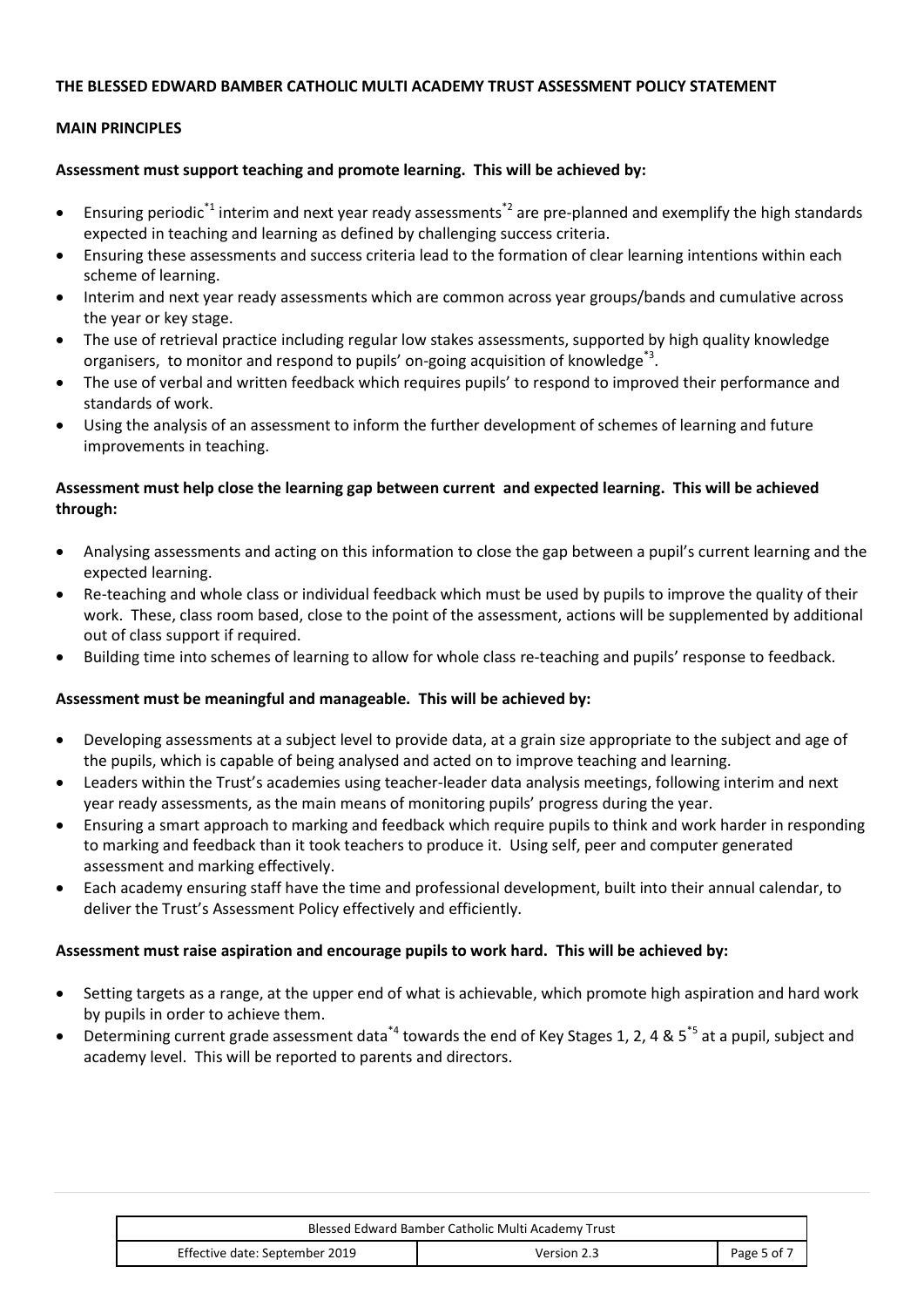### **Notes**

\*1 – Periodic means 2-5 interim assessments per annum plus one end of year next year ready assessment, in core and option subjects and 1-2 interim assessments per annum plus one end of year next year ready assessment for other subjects.

 $^{*2}$  – Next year ready assessments include national assessments at the end of Key Stage 1 & 2. National assessments may be broadened to include additional aspects which will ensure students are ready for the next stage of their education.

\*3 – Knowledge is defined as factual, conceptual, procedural and metacognitive.

\*4 - Current grade assessment data must be determined using one year's complete assessment/ examination/test papers and/or controlled/teacher assessments, from a specific examination season, as used to determine the final mark/grade/judgement.

Where it is determined not to include a specific element in the assessment of the pupils, at that time, the overall mark/grade/judgement must be determined including the marks for the non-assessed element. Procedures as used by the assessment body to standardise and moderate the assessment of pupils' work must be employed or as near as reasonably practical.

\*5 – Towards the end of each key stage means the end of the academic year preceding the end of the key stage (Y1, 5, 10 & 12 – data submitted to the Executive Director by the 1<sup>st</sup> Friday in September of the following academic year) and twice during the final year of the key stage (Y2, 6, 11 & 13 – data submitted to the Executive Director by the  $1^{st}$ Friday of January and April).

| Blessed Edward Bamber Catholic Multi Academy Trust |             |             |
|----------------------------------------------------|-------------|-------------|
| Effective date: September 2019                     | Version 2.3 | Page 6 of 7 |